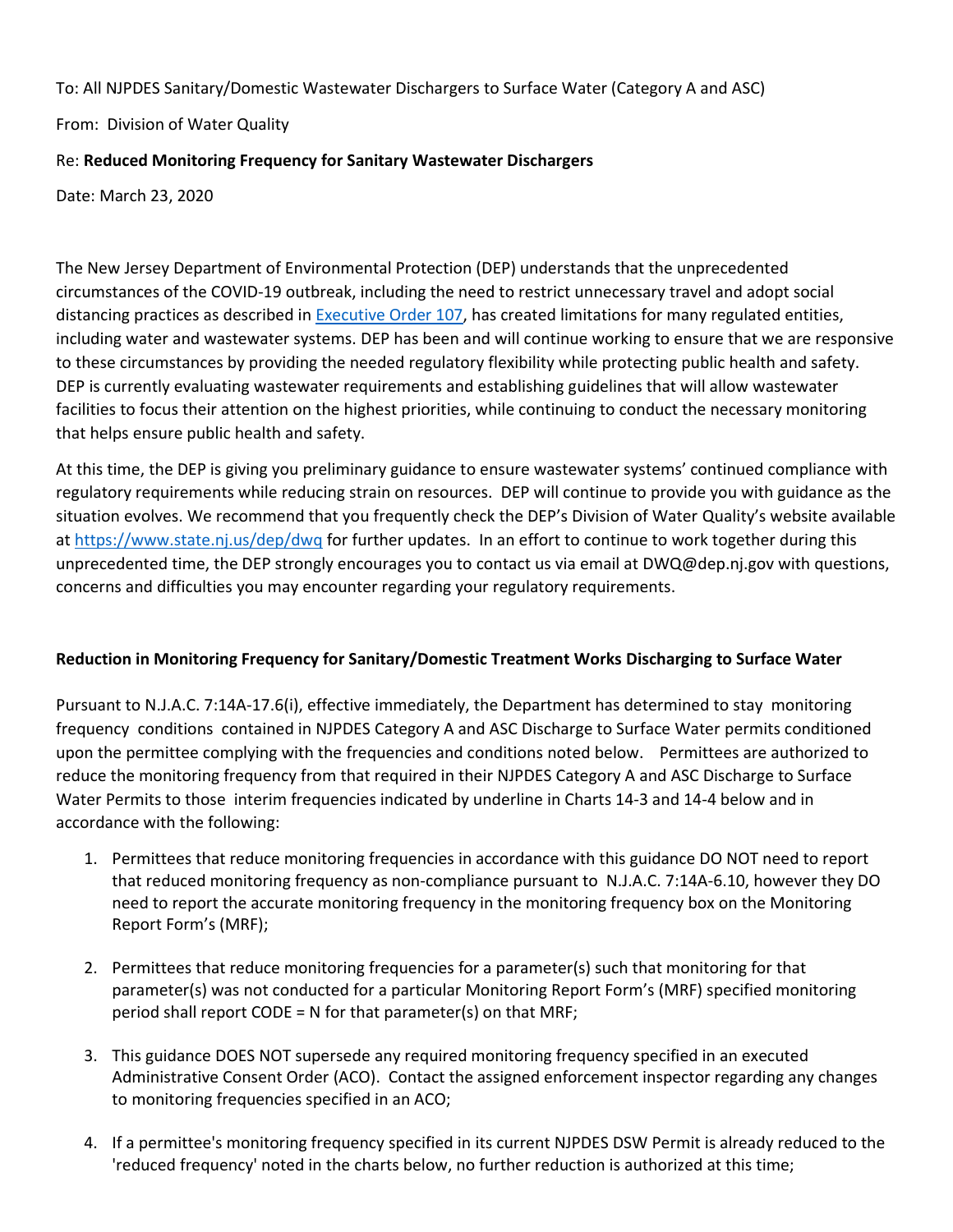5. If a permittee's monitoring frequency specified in its current NJPDES DSW Permit for a particular parameter is more stringent than the official regulatory required frequency noted in parentheses in the charts below, the permittee may begin to monitor according to the associated 'reduced frequency' noted in the charts below.

Interim Monitoring Frequencies under Table 14-4, N.J.A.C. 7:14A-14.2(a)

## CONVENTIONAL AND NONCONVENTIONAL PARAMETERS MONITORING FREQUENCY REQUIREMENTS APPLICABLE TO DOMESTIC TREATMENT WORKS

#### **CURRENT VERSUS REVISED MONITORING FREQUENCIES (SHOWN IN UNDERLINE) APPLICABLE DURING THE COVID-19 PANDEMIC FOR CATEGORY A AND ASC PERMITTEES**

| Parameter (1)                        |             |              |              | <b>Effluent</b> | <b>Flow</b>  | (MGD)      |            |              |
|--------------------------------------|-------------|--------------|--------------|-----------------|--------------|------------|------------|--------------|
|                                      | < 0.05      | $0.05 - 0.1$ | $>0.1 - 0.5$ | $>0.5 - 1.0$    | $>1.0 - 5.0$ | $>5.0-10$  | $>10-15$   | >15.00       |
| BOD, CBOD, NBOD,                     | 1/month     | (2/month)    | (2/month)    | (3/month)       | (1/week)     | (2/week)   | (3/week)   | (1/day)      |
| FSOD, TOC, COD,                      |             | 4/hr comp    | 6hr/comp     | 6 hr comp       | 24 hr comp   | 24 hr comp | 24 hr comp | 24 hr comp   |
| TSS, TDS,                            |             |              |              |                 |              |            |            |              |
| Phosphorus,                          | No change   | 1/month      | 1/month      | 1/month         | 2/month      | 1/week     | 1/week     | 2/week       |
| Nitrogen (all<br>forms), Alkalinity, |             |              |              |                 |              |            |            |              |
| Hardness, Color,                     |             |              |              |                 |              |            |            |              |
| and any other                        |             |              |              |                 |              |            |            |              |
| parameter that can                   |             |              |              |                 |              |            |            |              |
| be composite                         |             |              |              |                 |              |            |            |              |
| sampled                              |             |              |              |                 |              |            |            |              |
| Dissolved Oxygen                     | 1/month     | (2/month)    | (2/month)    | (3/month)       | 1/week       | (2/week)   | (3/week)   | (1/day)      |
|                                      |             | 1/month      |              | 1/month         | 2/month      |            | 1/week     |              |
|                                      | No change   |              | 1/month      |                 |              | 1/week     |            | 2/week       |
| pH, CPO, Settleable                  | (1/day)     | (1/day)      | (1/day)      | (1/day)         | (2/day)      | (3/day)    | (3/day)    | (6/day)      |
| solids,                              |             |              |              |                 |              |            |            |              |
| Temperature                          | 2/week      | 2/week       | 2/week       | 2/week          | $1$ /day     | $1$ /day   | $1$ /day   | $1$ /day     |
|                                      |             |              |              |                 |              |            |            |              |
| <b>Bacterial Indicator</b>           | 1/month     | (1/month)    | (2/month or  | (2/month or     | (4/month)    | (8/month)  | (8/month)  | $(1/day)$ or |
| (2)<br>(limit imposed or             |             |              | 1/month)     | 1/month)        |              |            |            | 1/month)     |
| no limit imposed)                    | No change   | No change    | 1/month      | 1/month         | 2/month      | 1/week     | 1/week     | 2/week       |
|                                      |             |              |              |                 |              |            |            |              |
| Oil and Grease (3)                   | (1/month or | (1/month or  | (2/month or  | (2/month or     | (1/week or   | (2/week or | (2/week or | (2/week or   |
| (petroleum or no                     | 1/quarter)  | 1/quarter)   | 1/quarter)   | 1/quarter)      | 1/month)     | 1/month)   | 2/month)   | 2/month)     |
| petroleum based                      |             |              |              |                 |              |            |            |              |
| component)                           | 1/quarter   | 1/quarter    | 1/quarter    | 1/quarter       | 1/month      | 1/month    | 1/month    | 1/month      |
|                                      |             |              |              |                 |              |            |            |              |

(1) - All samples are GRAB unless otherwise noted. Comp = Composite sample.

(2) - These reduced frequencies indicated above apply whether effluent limitations for bacterial indicators (e.Coli, enterococci, and/or fecal coliform) limits have been imposed in the Domestic Treatment Works' NJPDES Discharge to Surface Water Permits.

(3) - These reduced frequencies indicated above apply whether or not the Oil & Grease in the influent to the Domestic Treatment Works contains petroleum or non-petroleum based components.